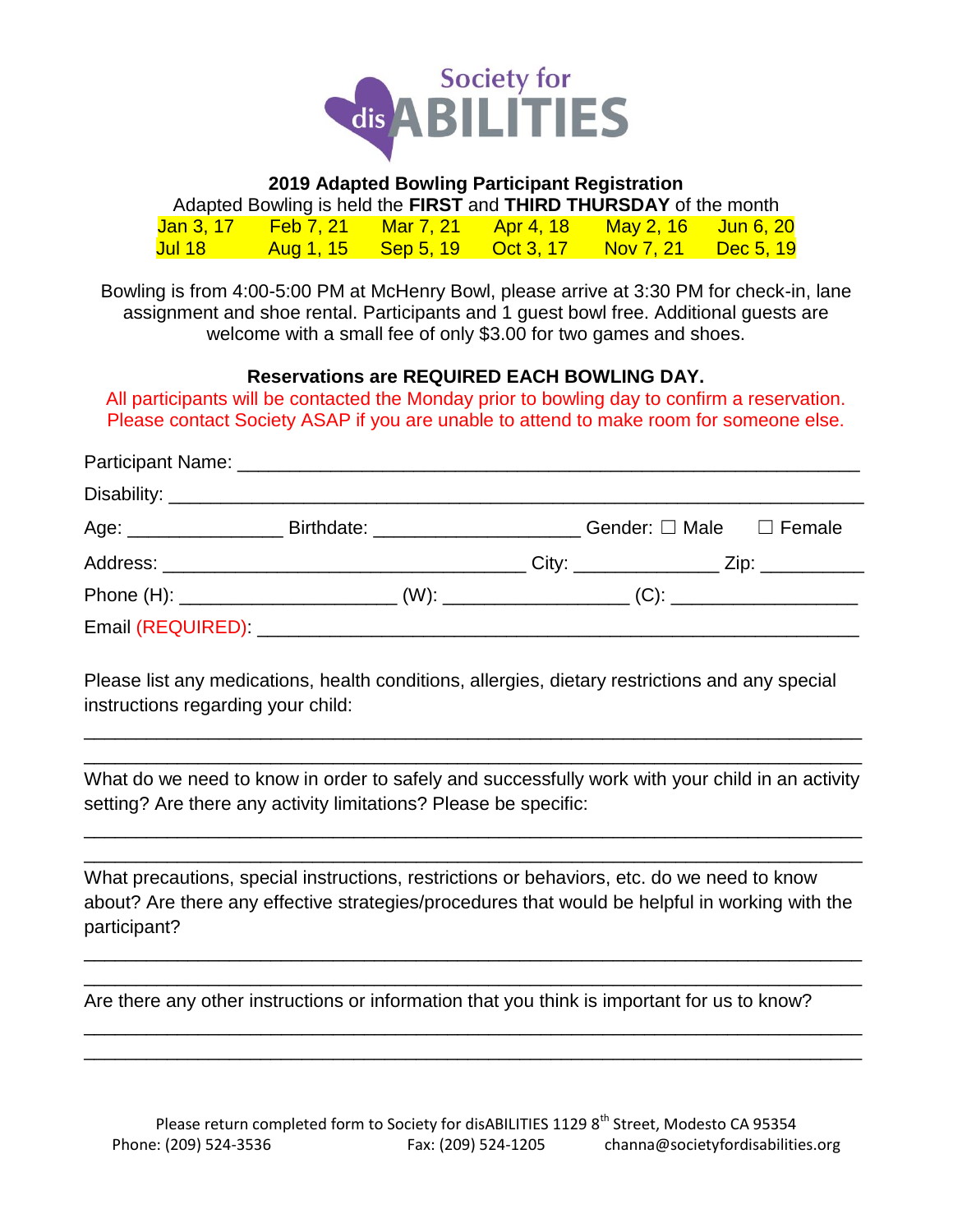

# **Emergency Contact Information**

# *PLEASE NOTE: Parent/Guardian must be present and available in case of emergency*

| Participant Name: Name: Name and All Participant Name and All Participant Name and All Participant of the All                                                                                                                        |                                        | DOB: ________________    |  |
|--------------------------------------------------------------------------------------------------------------------------------------------------------------------------------------------------------------------------------------|----------------------------------------|--------------------------|--|
|                                                                                                                                                                                                                                      |                                        |                          |  |
| Phone: ________________________________                                                                                                                                                                                              |                                        |                          |  |
| Parent Signature: <u>Department of the Contract of the Contract of the Contract of the Contract of the Contract of the Contract of the Contract of the Contract of the Contract of the Contract of the Contract of the Contract </u> |                                        | Date: __________________ |  |
|                                                                                                                                                                                                                                      | (if narticinant is under 18 years old) |                          |  |

*(if participant is under 18 years old)*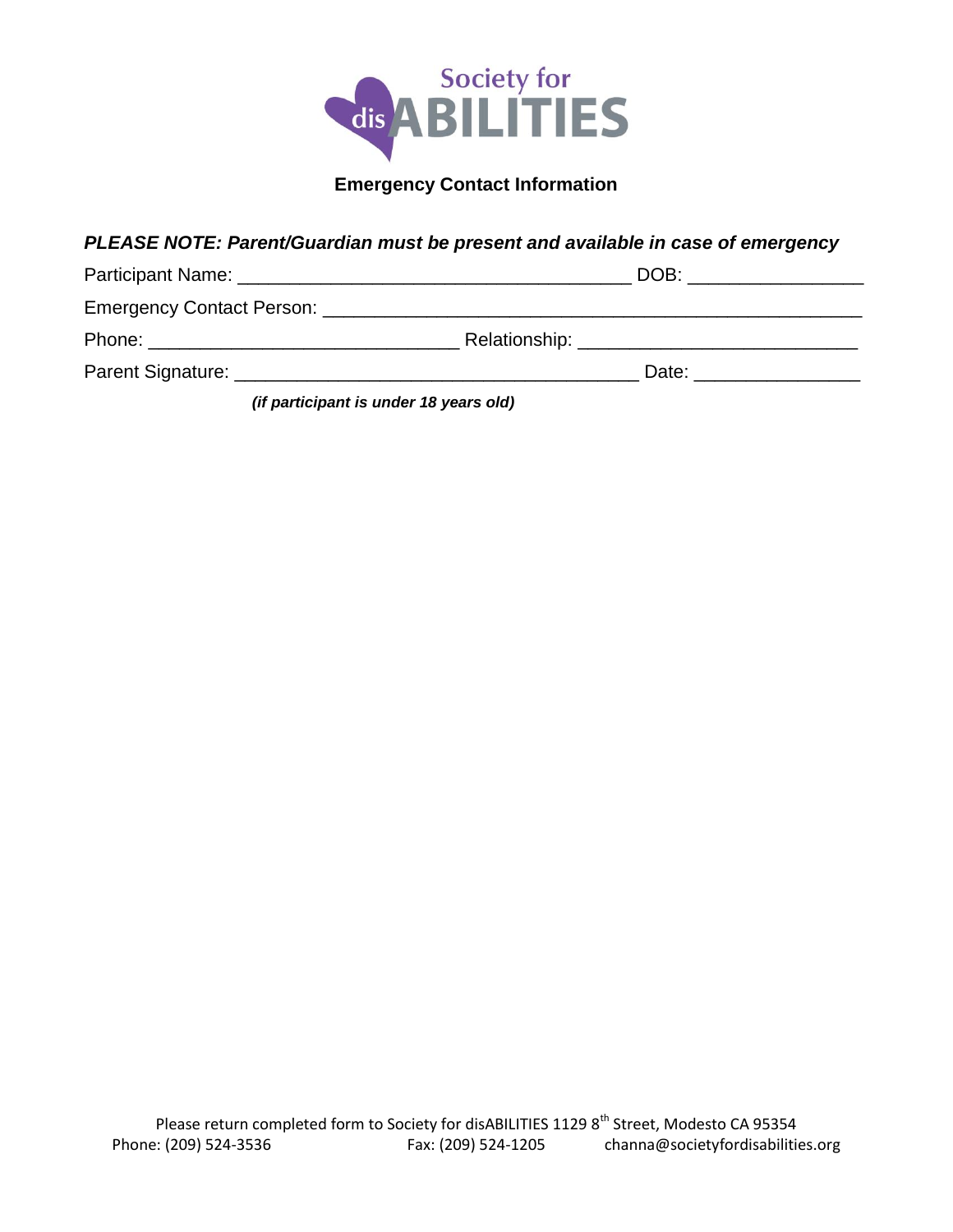

#### **Nondiscrimination Policy**

Society for disABILITIES (the Society) is a 501(c) (3) nonprofit organization. The Society is committed to providing an environment and programs that are free from discrimination because of race, color, religion, creed, national origin, ancestry, disability, gender, sexual orientation, or age. The Executive Director has issued the following policy stating the Society's views in this matter:

- We will strictly follow program procedures that will ensure equal opportunity for all people without regard to race, color, religion, creed, national origin, gender, sexual orientation, age, ancestry, marital status, disability, veteran or draft status.
- Thoroughly investigate instances of alleged discrimination and take corrective action if warranted.
- Be continually alert to identify and correct any practices by individuals that are at variance with the intent of the Nondiscrimination Policy.
- Make reasonable accommodations wherever necessary for all employees or applicants with disabilities, provided the individual is otherwise qualified to safely perform the duties & assignments connected with the job & provided any accommodations made do not require significant difficulty or expense.
- Achieve understanding & acceptance of the Society's policy on Equal Employment Opportunity by all staff & volunteers and by the communities in which the organization operates.
- $\bullet$

### **Zero Tolerance to Sexual Harassment in the Workplace**

- Unwanted jokes, gestures, offensive words on clothing, and unwelcome comments and repartee.
- Touching and any other bodily contact such as scratching or patting a coworker's back, grabbing an employee around the waist, or interfering with an employee's ability to move.
- Repeated requests for dates that are turned down or unwanted flirting.
- Transmitting or posting emails, texts, or pictures of a sexual or other harassment-related nature.
- Displaying sexually suggestive objects, pictures, or posters.
- Playing sexually suggestive music.
- Quid pro quo…anything of sexual nature suggested in exchange of "You do something for me and I'll do something for you".
	- $\circ$  "I'll get you fired if you don't have sex with me, or go on a date with me, or touch me, etc."
	- $\circ$  A job benefit of any kind that is linked to unwelcome sexual advances.
- Treating one sex differently than the other.
- Any sexual advance or sexually derogatory comments making an employee uncomfortable.
- There shall be no retaliation against any employee reporting a case of Sexual Harassment.

#### $\bullet$ **I have read and agree to the terms of this document.**

| Name (PLEASE PRINT CLEARLY): | Date |
|------------------------------|------|
| Signature:                   |      |